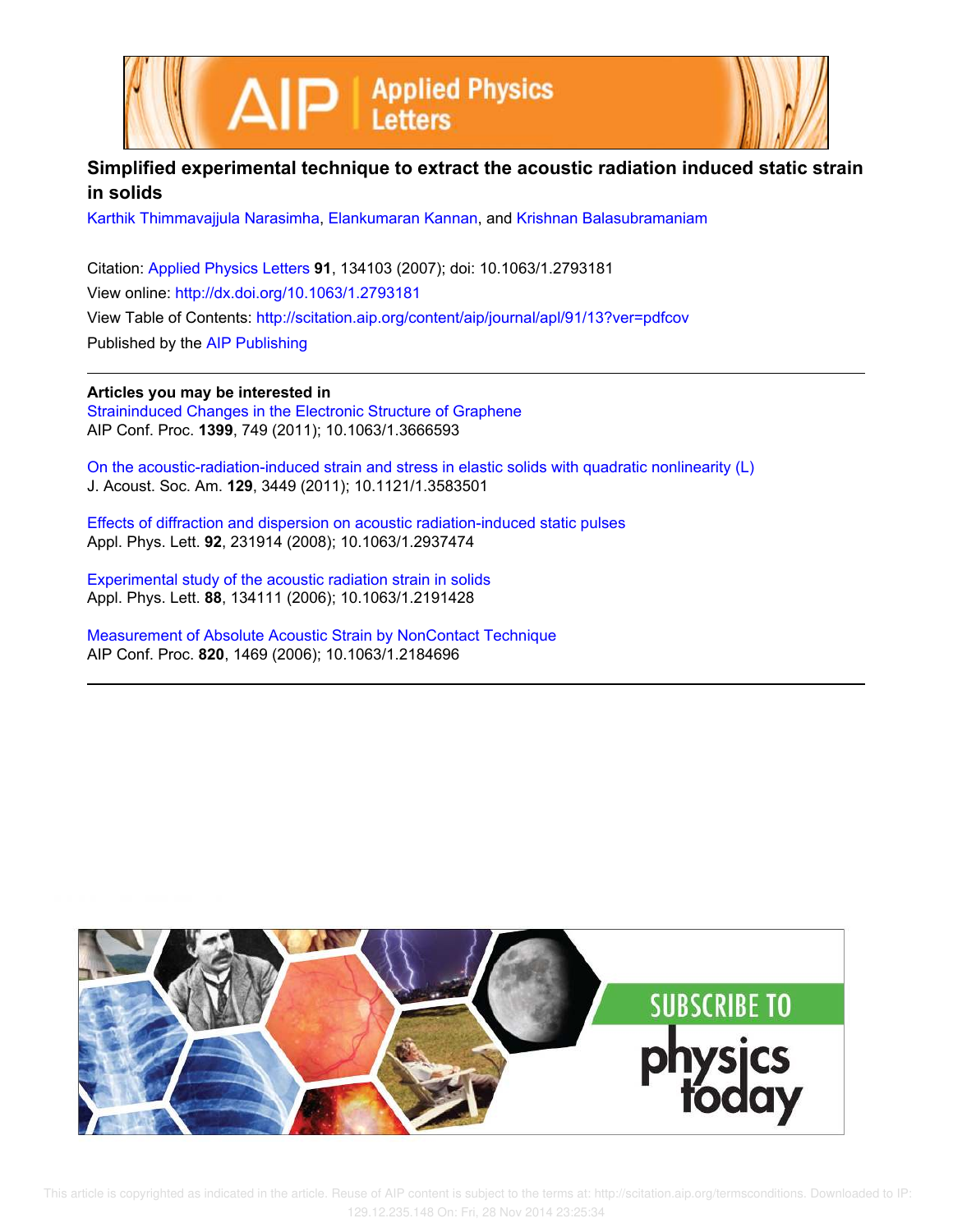## **Simplified experimental technique to extract the acoustic radiation induced static strain in solids**

Karthik Thimmavajjula Narasimha, Elankumaran Kannan, and Krishnan Balasubramaniam<sup>a)</sup> *Center for Nondestructive Evaluation, Indian Institute of Technology Madras, Chennai 600036, India and Department of Mechanical Engineering, Indian Institute of Technology Madras, Chennai 600036, India*

Received 22 August 2007; accepted 11 September 2007; published online 28 September 2007-

A simplified experimental technique to measure the acoustic radiation induced static strain during the longitudinal acoustic wave propagation in solids is proposed. Experiments have been carried out to extract the static displacement (dc) component without resorting to electronic filters, as in the case of previously reported experimental measurements. This prevents the influence of the filter time response characteristics on the measurement. The dependence of the static displacement amplitude on the square of the fundamental amplitude of the input wave, its being independent of the burst width of the tone burst, and its abnormal variation at low input amplitudes are reported. © *2007 American Institute of Physics*. DOI: 10.1063/1.2793181

The propagation of an ultrasonic wave through a material leads to generation of the harmonics of the original wave due to the nonlinearities in the stress strain relation of the material. Such nonlinearities lead to the generation of a static displacement component in addition to the generation of higher harmonics. Though this was theoretically explored by Thurston and Shapiro,<sup>1</sup> it did not receive much attention until the work of Cantrell<sup>2</sup> and Yost and Cantrell<sup>3</sup> on this topic. Cantrell proposed a theory for the generation of the static displacement component and showed that it depends on the material nonlinearity parameter beta  $(\beta)$ .

Yost and Cantrell<sup>3</sup> carried out experiments wherein he used low pass filters on the receiver side to filter out the ac component and extract the dc component. Yost and Cantrell<sup>3</sup> verified the dependence of the static displacement component on the square of the input amplitude and on the burst width of the tone burst. Following Cantrell's work the topic was not studied for two decades until recently when Jacob *et al.*<sup>4</sup> reported interesting experimental results which agreed with most of Cantrell's observations but also contradicted certain aspects. Jacob *et al.* suggested that the filters used in the experiments of Yost and Cantrell interfered with the extraction of the dc component and they carried out systematic experiments to explore the dependence of the extracted dc component on the cutoff frequency of the low pass filter. They verified the dependence of the static displacement on the square of the input amplitude and also concluded that the static displacement component generated depends directly on the distance of propagation and is independent of the burst width of the tone burst, contradicting the previous conclusion of Yost and Cantrell on this aspect.

This paper aims at developing a simplified experimental procedure to extract the static displacement component without using the filters which might interfere with the extraction of the static displacement component. Due to the induced static displacement component, there is an asymmetry induced in the wave and the absolute values of the positive and negative peaks are not the same. One-half of the difference between these absolute values gives the static displacement component. The dependence of the static displacement component on the square of the input amplitude and its being independent of the burst width of the tone burst are verified using the proposed experimental technique, thus supporting the observation of Jacob *et al.* The abnormal behavior of the static displacement component's dependence on the input amplitude is also reported.

The experimental setup is a typical one used for harmonic generation experiment. A computer controlled transmitter-receiver (RITEC Advanced Measurement system (RAM)-5000) is used to transmit a sinusoidal tone burst into the aluminum alloy AA7175-T7351 sample with thickness of 2.5 cm, with planar polished faces using a 5 MHz (Olympus NDT Panametrics V110) ultrasonic lead zirconic titanate (PZT) based transducer with a diameter of 8.8 mm. The RITEC gated rf amplifier module is designed to derive the very high power rf bursts needed for modern transducers. The output from the sample is received using a wide banded (7-20 MHz Olympus NDT Panametrics V113) PZT transducer also with a diameter of 8.8 mm. The signal from the receiver transducer is digitized using a 400 MHz bandwidth Agilent 54621A digital storage oscilloscope.

The digitized data from the oscilloscope are transferred to a computer through Agilent GPIB 83357A interface cable



This article is copyrighted as indicated in the article. Reuse of AIP content is subject to the terms at: http://scitation.aip.org/termsconditions. Downloaded to IP:<br>0003-6951/2007/91(13)/134103/3/\$23.00 129.12.235.148 On: Fri, 28 Nov 2014 23:25:34

a)Author to whom correspondence should be addressed. Electronic mail: balas@iitm.ac.in **FIG.** 1. Schematic of the experimental setup.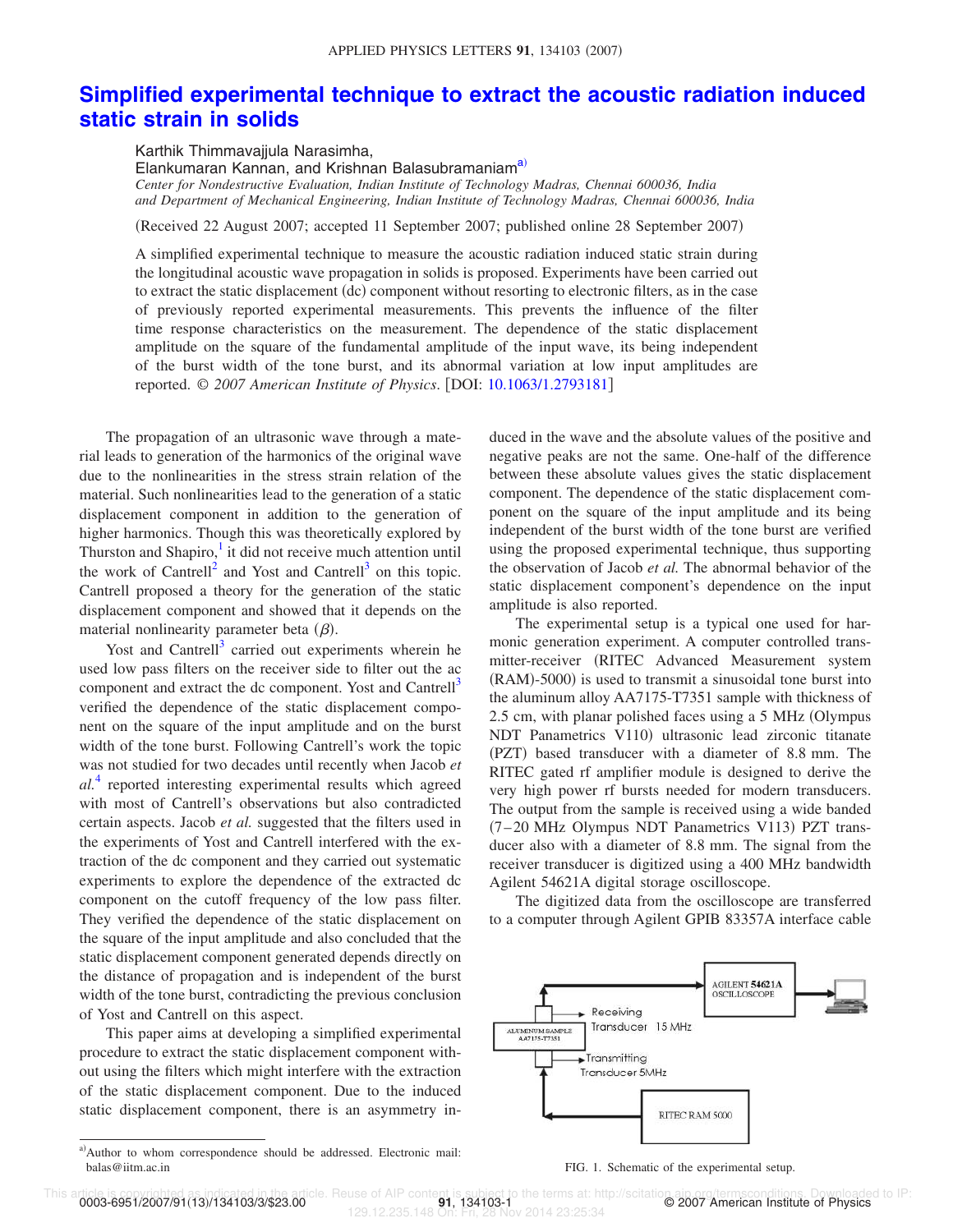

FIG. 2. (Color online) A typical signal output from the experiments on the Al alloy sample showing the automated detection of the maximum and minimum values and the zero value of the signal that is automated in MATLAB.

with 2000 data points per window. The oscilloscope was set to zero using the ground as reference to ensure that there is no asymmetry introduced from the oscilloscope. This exercise is done every time the power level is changed. A schematic of the experimental set up is shown in Fig. 1.

Figure 2 shows the typical time domain data extracted from the aluminum alloy AA7175 T7351 sample for 100% power level in RAM 5000 with 20 cycles. It can be seen that there is an asymmetry in the wave due to the generated static displacement component. A simple MATLAB code has been written to extract the positive and negative peaks and hence extract the static displacement component. Since all the peaks may not be of equal magnitude, the average value of all the positive and negative peaks over all the cycles has been used in the calculations.

Figure 3 shows a plot of the variation of static displacement component versus the square of the fundamental amplitude. From the straight line fit it can be seen that the static displacement component varies as the square of the fundamental amplitude.

To ensure the reproducibility of the results, the experiment has been conducted twice, dismantling the entire setup each time and reconnecting it again. Figure 4 shows a plot of  $A_{\text{dc}}/A_1^2$  versus. input amplitude provided by the power amplifier for the AA7175-T7351 sample for two different trials. The plot suggests that the  $A_{dc}$  behavior with amplitude is quite reproducible.

Experiments have been carried out to measure the static displacement component for different pulse widths of the tone burst. Figure 5 shows the variation of the static displacement component with the input amplitude for different



FIG. 4. (Color online) Test for repeatability for multiple trials on the AA7175-T7351 samples showing the variation of  $A_{dc}$  with  $A_1^2$  for two typical trials.

pulse widths of the tone burst. The figure suggests that the static displacement component is independent of the pulse width of the tone burst, which is in agreement with the experimental evidence provided by Jacob *et al.*<sup>4</sup> The static displacement component is expected to vary as the square of the amplitude of the input wave. However, if  $A_{\text{dc}}/A_1^2$  is plotted against the input amplitude provided by RITEC RAM 5000, as shown in Fig. 6 it can be seen that  $A_{dc}/A_1^2$  is not constant at low input amplitudes. This plot suggests that the static displacement generated is proportional to the square of the fundamental amplitude for high power levels. This is similar to the variation of  $A_2/A_1^2$  at low input amplitudes, as reported by Barnard<sup>5</sup> and further experiments need to be carried out to give an explanation to this behavior in line with the explanation suggested by Rajasekhar *et al.*<sup>6</sup> for the similar behavior of  $A_2/A_1^2$ . It should be noted that the static displacement values reported in the previous sections are the ones measured at high input amplitudes so that this abnormal behavior does not interfere with extracting the true value of the static displacement component.

The simplified experimental technique could extract the static displacement component effectively. The present experimental technique does not use low pass filters on the receiver side, as previously used. This prevents the influence of the filter time response characteristics on the measurement. The dependence of the static displacement component on the square of the amplitude of the fundamental and its being independent of the burst width of the tone burst were verified. The abnormal behavior of  $A_{\text{dc}}/A_1^2$  at low input



 $1.2$ 

FIG. 3. (Color online) Plot of  $A_{\text{dc}}$  with  $A_1^2$  experimentally measured on the AA7175-T7351 sample. This a FIG. 3. (Color online) Plot of A<sub>dd</sub> with  $A^2$  experimentally measured on the subject of the detection online) Test the static displacement component's being indeed to IP: 129.12.235.148 On: Fri, 28 Nov 2014 23:25:34<br>
129.12.235.148 On: Fri, 28 Nov 2014 23:25:34